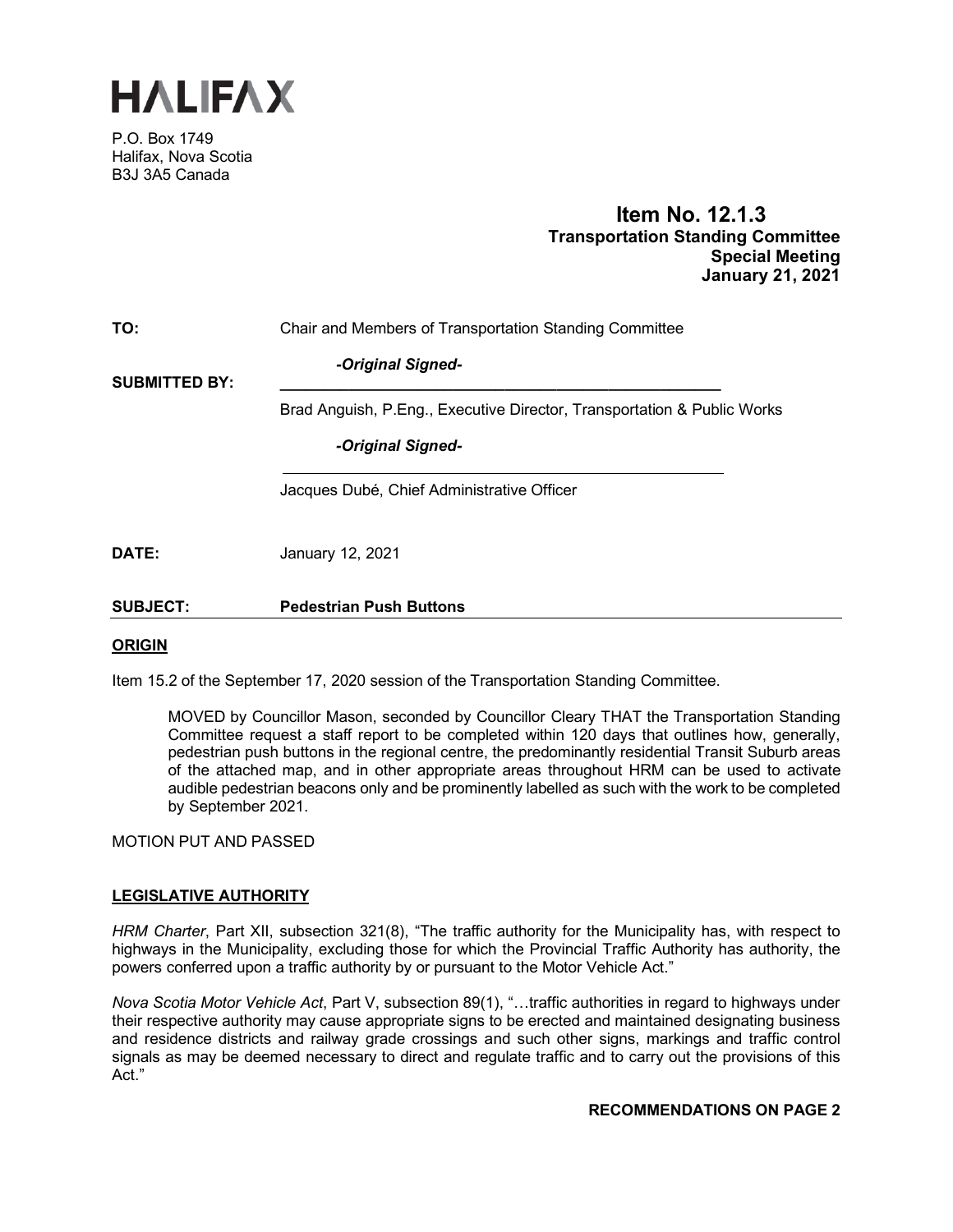### **RECOMMENDATION**

It is recommended that the Transportation Standing Committee recommend that the Traffic Authority:

- 1. Implement changes to traffic signal programming at 93 signalized intersections to activate automatic display of the pedestrian walk signal without requiring pedestrians to use the push button for all crosswalks (23 locations) or side street only crosswalks (70 locations) as indicated in Attachment 1 of this report; and
- 2. Adjust activation times at 144 signalized intersections such that the push button will not be required to be pressed to activate the pedestrian signal between 6 am and midnight (12 am), except to activate the audible tone where Accessible Pedestrian Signals are also present; and
- 3. Adjust the programming of the Accessible Pedestrian Signals at all locations to remove the requirement for the push button to be held for 3 seconds to activate the audible tone and allow for single press activation.

# **BACKGROUND**

Traffic signals are designed to assign right of way to vehicle and pedestrian movements at an intersection with the objective to balance demand, minimize delay and provide the necessary information for all users to safely navigate through the intersection.

At the time of writing this report, HRM had 274 active signalized intersections. Of these, 219 have push buttons to activate the pedestrian signals for one or more of the crossing directions (crossing the main street or crossing the side street) during part, or all, of the day.

Currently, 80 intersections are set to automatically display the pedestrian walk signal during part, or all, of the day for all crossing directions. The following table identifies the general area (district) where these intersections are located (specific intersections are identified in Attachment 1).

| <b>District</b> | <b>Automatic Pedestrian Signal Display</b><br><b>All Crossings</b> | <b>Total Signals in</b><br><b>District</b> |
|-----------------|--------------------------------------------------------------------|--------------------------------------------|
|                 |                                                                    | 35                                         |
|                 |                                                                    | -40                                        |
|                 | 24                                                                 | 29                                         |
|                 |                                                                    | 22                                         |
|                 |                                                                    |                                            |
| 16              |                                                                    | 25                                         |

There are also twenty-five (25) additional locations that are currently set to automatically display the pedestrian walk signal for the side street crossing only. These 25 locations are primarily along busy corridors where the signals are set to rest in green on the major road or have coordinated signal operation along the main road which is used to maintain efficient traffic flow along the busy corridor. Many of these locations also have limited demand for pedestrian crossings of the main road. The following table identifies the general area (district) where these intersections are located (specific intersections are identified in Attachment 1).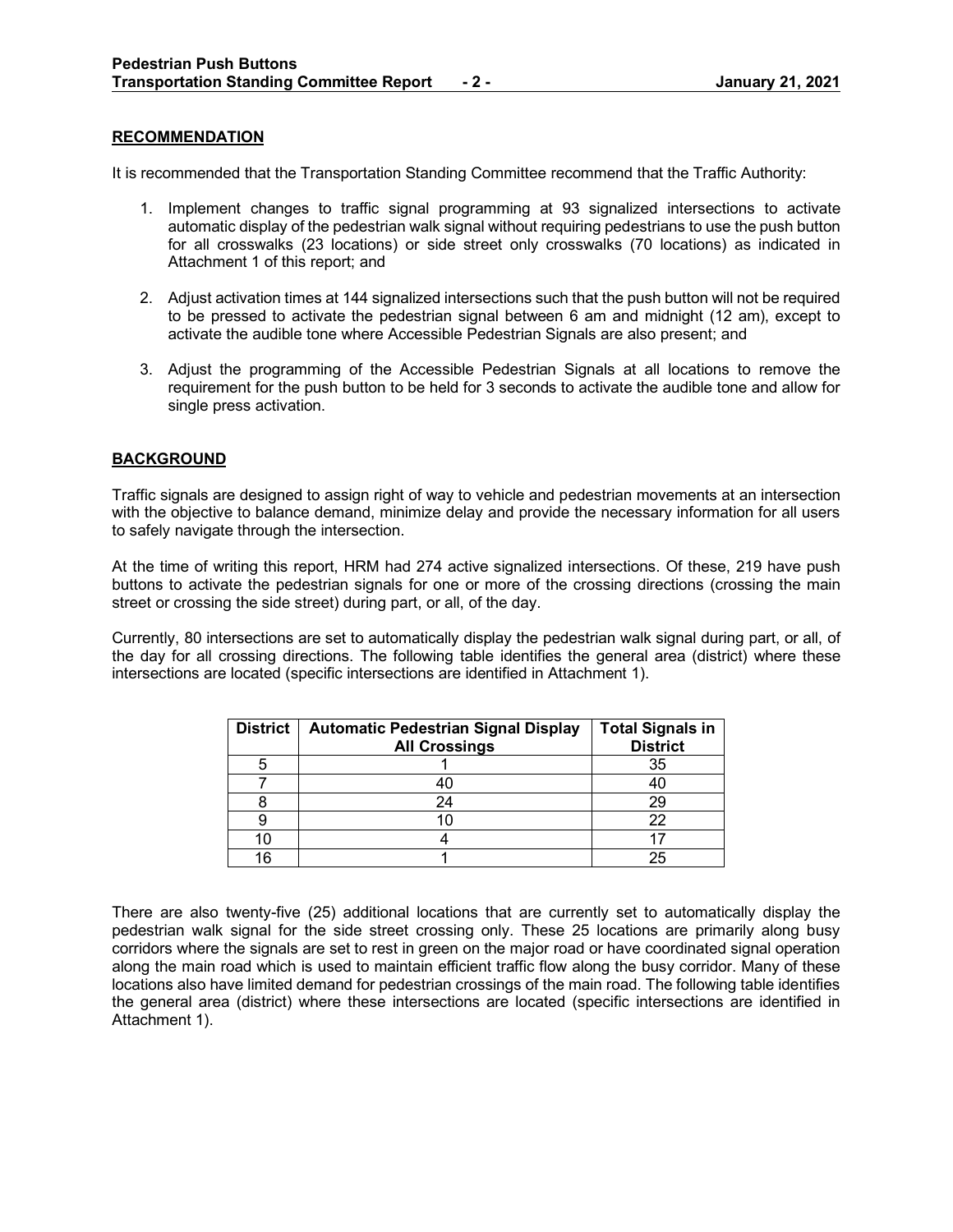| <b>District</b> | <b>Automatic Pedestrian Signal Display</b><br><b>Side Street Crossings</b> | <b>Total Signals in</b><br><b>District</b> |
|-----------------|----------------------------------------------------------------------------|--------------------------------------------|
|                 |                                                                            |                                            |
|                 |                                                                            | 35                                         |
|                 |                                                                            | 29                                         |
|                 |                                                                            | 22                                         |
|                 |                                                                            |                                            |
| 15              |                                                                            | 16                                         |
| 16              |                                                                            | 25                                         |

Attachment 1, included with this report, provides a list of HRM's signalized intersections and indicates the following:

- If push buttons are present or not;
- If the pedestrian signal is currently displayed automatically for all crossings;
- If the pedestrian signal is currently displayed automatically for side street crossings only;
- If automatic display of the pedestrian signal will be added for all crossings;
- If automatic display of the pedestrian signal will be added for the side street crossing only;
- Whether the intersection falls within the "Gordon Active Core" or "Gordon Transit Suburb".

### **DISCUSSION**

As a first step to identify which traffic signals could potentially be placed on pedestrian recall, where the walk signal comes up automatically, staff began by looking at locations that fell within the "Active Core" and "Transit Suburb" maps as outlined in the Gordon study, which can be found at the following website [\(http://www.canadiansuburbs.ca/novascotiapdfmaps.html](http://www.canadiansuburbs.ca/novascotiapdfmaps.html)). The maps presented as part of this study were based on census data up to 2016 and made use of population density along with active transportation and transit use data to determine the two areas.

Once the initial review was undertaken, it was noted that there were some locations that seemed as though they should be within the "Transit Suburb", given current transit service and facilities, but were not included. This could simply be a result of the method that was used to create the zones and the data that was available. In order to ensure a complete review was done, staff decided to simply go through all traffic signal locations, regardless of whether they were included on one of the Gordon maps or not, to ensure all locations were considered.

#### Intersection Review and Proposed Adjustment

As noted in the background section of this report, HRM currently operates 274 traffic signals, 105 of which are already set to automatically display the pedestrian walk signal for either all crossing directions or for the side street crossings only (80 for all crossings / 25 for side street crossings only). These 105 locations will continue to be operated with the pedestrian walk signal automatically displayed as they currently do, but with changes to the times when the push button will need to be pressed to get the walk signal (activation times will be discussed later in the report).

The remaining 169 signalized locations that require pedestrians to activate the push button to get a walk signal were reviewed to determine which would be appropriate to have changes made to allow the walk signal to come up automatically. Of these, it was identified that 23 locations could be adjusted to allow for the pedestrian walk signal to automatically be displayed for all crossing directions, and another 70 could be adjusted to allow the walk signal to be automatically displayed for the side street crossings only. The assessment resulted in an additional 93 locations where adjustments will be made to automatically display the pedestrian walk signal for all or some of the crossing directions.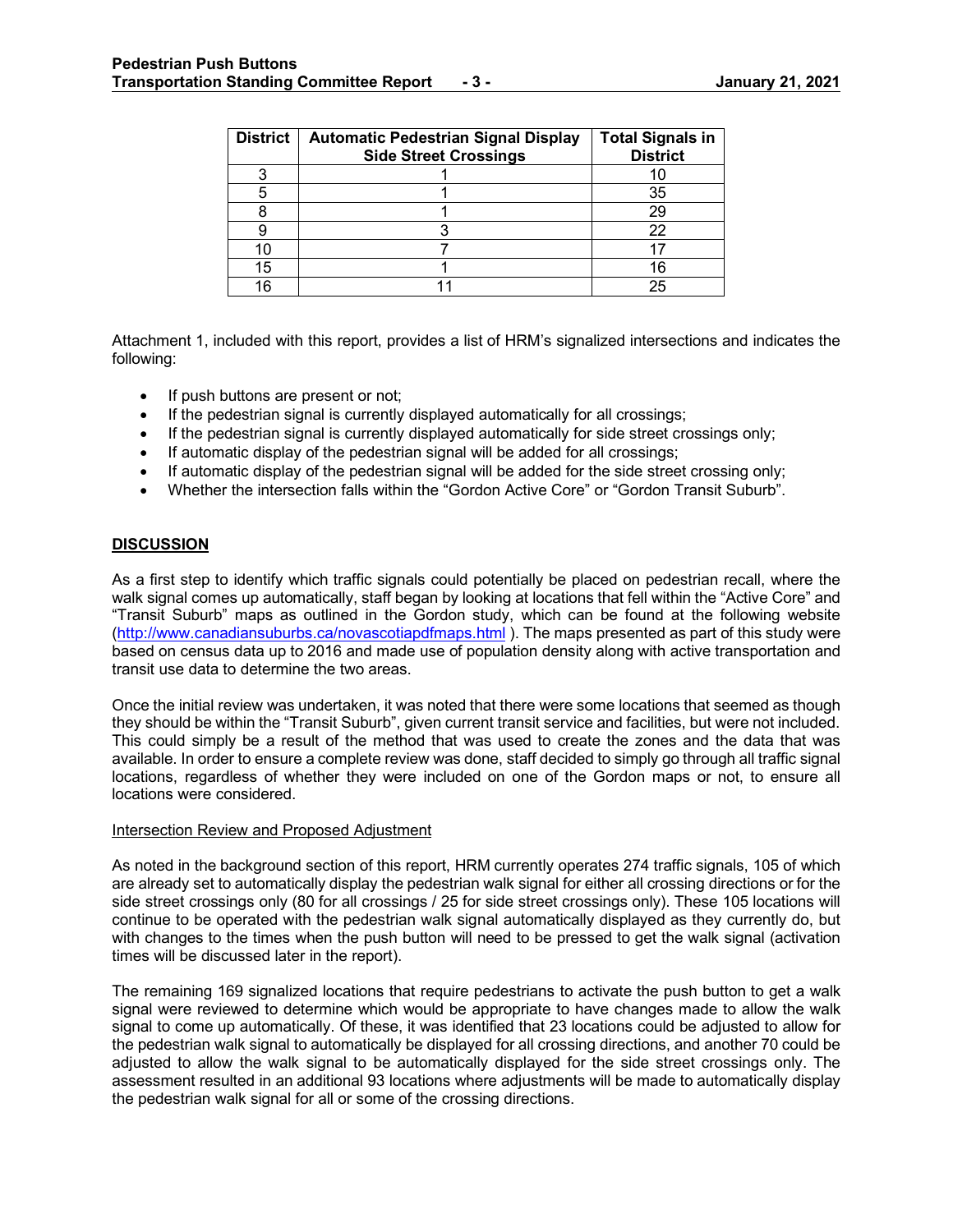The following table provides a summary of the assessment.

|                                            | All               | <b>Side Street</b> | <b>Total</b> |  |  |  |  |  |
|--------------------------------------------|-------------------|--------------------|--------------|--|--|--|--|--|
|                                            | <b>Crosswalks</b> | Crosswalks         |              |  |  |  |  |  |
| <b>Existing Pedestrian Recall</b>          | 80                | 25                 | 105          |  |  |  |  |  |
| New Pedestrian Recall                      | 23                | 70                 | 93           |  |  |  |  |  |
| <b>Total Signals for Pedestrian Recall</b> |                   |                    |              |  |  |  |  |  |

The locations that were determined to be inappropriate to implement automatic display of the pedestrian walk signal, for all or some of the crossing directions, are primarily along major arterial corridors such as Bedford Highway, Bayers Road, Portland Street, Main Street, etc., that serve very heavy traffic volume and are major transit corridors and within business parks (Bayers Lake, Burnside and Dartmouth Crossing) where pedestrian volumes are minimal. There are also five locations that are pedestrian half-signal crosswalks that are only operated by pressing the push button and are intended to be operated by demand only.

Locations where push buttons exist and currently display the walk signal automatically operate on varying schedules when the push button is active. In order to ensure consistency of operation and simplicity for pedestrians to know when the push-buttons need to be pressed, all locations will be set to the same schedule. To ensure the pedestrian signal is automatically displayed during times when most pedestrian activity is anticipated to occur, staff are proposing to set all locations with the automatic walk signal display to operate between the hours of 6 am – midnight (12 am). This means that the push button will only need to be used to call the walk signal during the overnight hours. A decal will be created and placed at locations where the automatic pedestrian display is in effect to indicate to pedestrians when the buttons are active and are required to be used to obtain the walk signal. As per the motion, once the changes outlined above are completed, locations where the pedestrian walk signal is to be automatically displayed will only require the push button to be used (between the hours of 6 am and midnight) to activate accessible pedestrian signals (APS) if present at the location.

### Accessible Pedestrian Signals (APS)

Staff has recently been engaging with members of the blind and visually impaired community regarding the operation and activation of the APS systems. One of the concerns raised has to do with the requirement to press and hold a push button for a minimum of 3 seconds to activate the audible signal. Some of the issues identified with this concern were related to difficulty in having to press and hold the button while also trying to manage other mobility aids such as a white cane or guide dog, as well as potential physical limitations that may make it difficult to hold the button. The requirement to hold the push button for 3 seconds to obtain the audible signal at APS locations is based on nationally accepted guidance related to the operation of APS systems. The rationale being that the audible signal would be available for those who required it by pressing and holding the button, but would not continuously sound at all times, thus reducing the potential for noise pollution (especially in primarily residential areas). As part of the changes being proposed to pedestrian signal operation staff are proposing to adjust the APS equipment at all locations so that the audible signal would be activated by a single press of the button without requiring it to be held for an extended period.

### Implementation

When considering implementation of the proposed changes (adding new locations to automatically display the pedestrian walk signal and adjusting the time for exiting locations), there are 54 locations that currently do not have push buttons (all except 3 are located within the former Halifax city limits and primarily on the Halifax Peninsula), and so no changes are required to those. The remaining 144 locations would require programming changes and installation of a decal to notify pedestrians of the need to press the push button between midnight (12 am) and 6 am. The work required to undertake the changes is primarily programming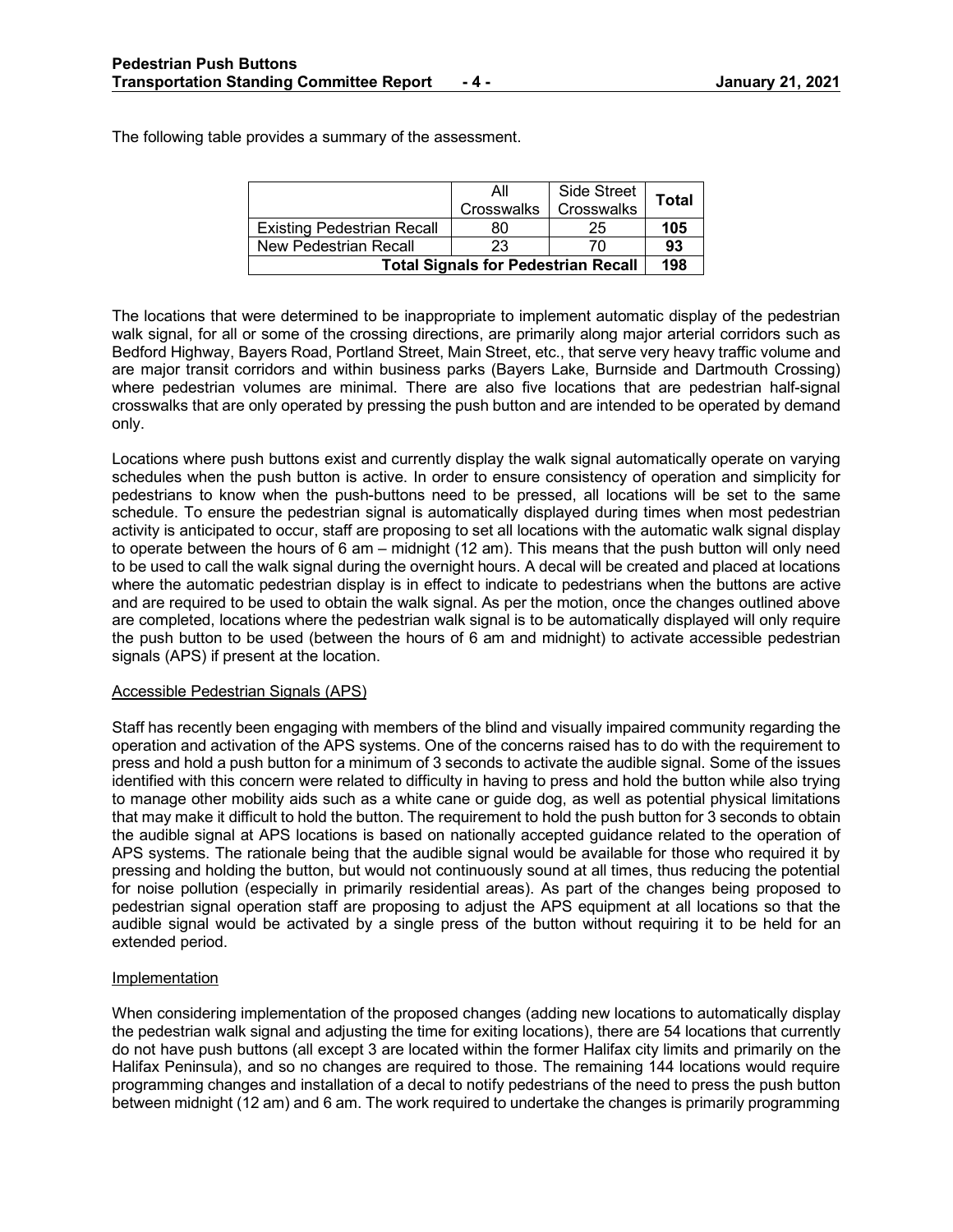work. Many of the intersections are connected to the centralized traffic control system and the changes can be done remotely from the office and deployed via the central system without requiring staff to visit the site. Given the decals required to notify pedestrians of the button operation cannot be applied to the poles during cold weather, work would not begin until early spring. There are currently three Traffic Signal Analysts who would undertake the programming changes, which would result in 48 intersections each. It is anticipated that if this work is started in early spring when the temperatures will allow application of the decals, the work should be able to be completed at all locations by the end of September 2021.

Proposed changes to the APS buttons would require staff to visit each location and it is anticipated the work would take approximately an hour per location. This work can be started immediately and would not need to wait until the other programming work is done. It is anticipated that this work can be carried out with internal staff (Traffic Signal Electricians) and could also be completed by the end of September 2021.

#### Impacts

Undertaking the proposed changes as outlined above will not come without impacts. The proposed changes to the signal programming to automatically bring up the pedestrian signals regardless of pedestrian demand at a crossing, will result in increased delay for all users (pedestrians, cyclists, transit, goods movement and passenger vehicles) and congestion.

Changing the operation of the APS system to remove the requirement for the button to be held for 3 seconds and activating the audible signal with a single press will also have an impact. During the overnight hours (between midnight and 6 am) when all users will be required to press the push button to get a walk signal, the audible signal will be activated as well. This has the potential to create increased noise pollution, especially during the overnight period, and lead to resident complaints (particularly in / near residential areas).

### **FINANCIAL IMPLICATIONS**

There are no significant financial implications associated with the content of this report. Existing staff can undertake the programming work and application of the adhesive decals. The decals can be produced inhouse, and it is anticipated that cost associated with this will be relatively minimal and can be accommodated within existing operating budgets.

### **RISK CONSIDERATION**

There are no significant risks associated with the recommendations or alternatives outlined in this report.

### **COMMUNITY ENGAGEMENT**

The information provided in this report was a result of input received through the Transportation Standing Committee from submissions and input from the public. Also, as noted in the report, staff have recently been engaging with members of the blind and visually impaired community in relation to accessible pedestrian signals.

### **ENVIRONMENTAL IMPLICATIONS**

Environmental implications associated with the recommendations and alternatives included in this report are anticipated to be primarily related to potential for increased noise pollution, particularly in / near residential areas as a result of proposed changes to the operation of the Accessible Pedestrian Signals (APS).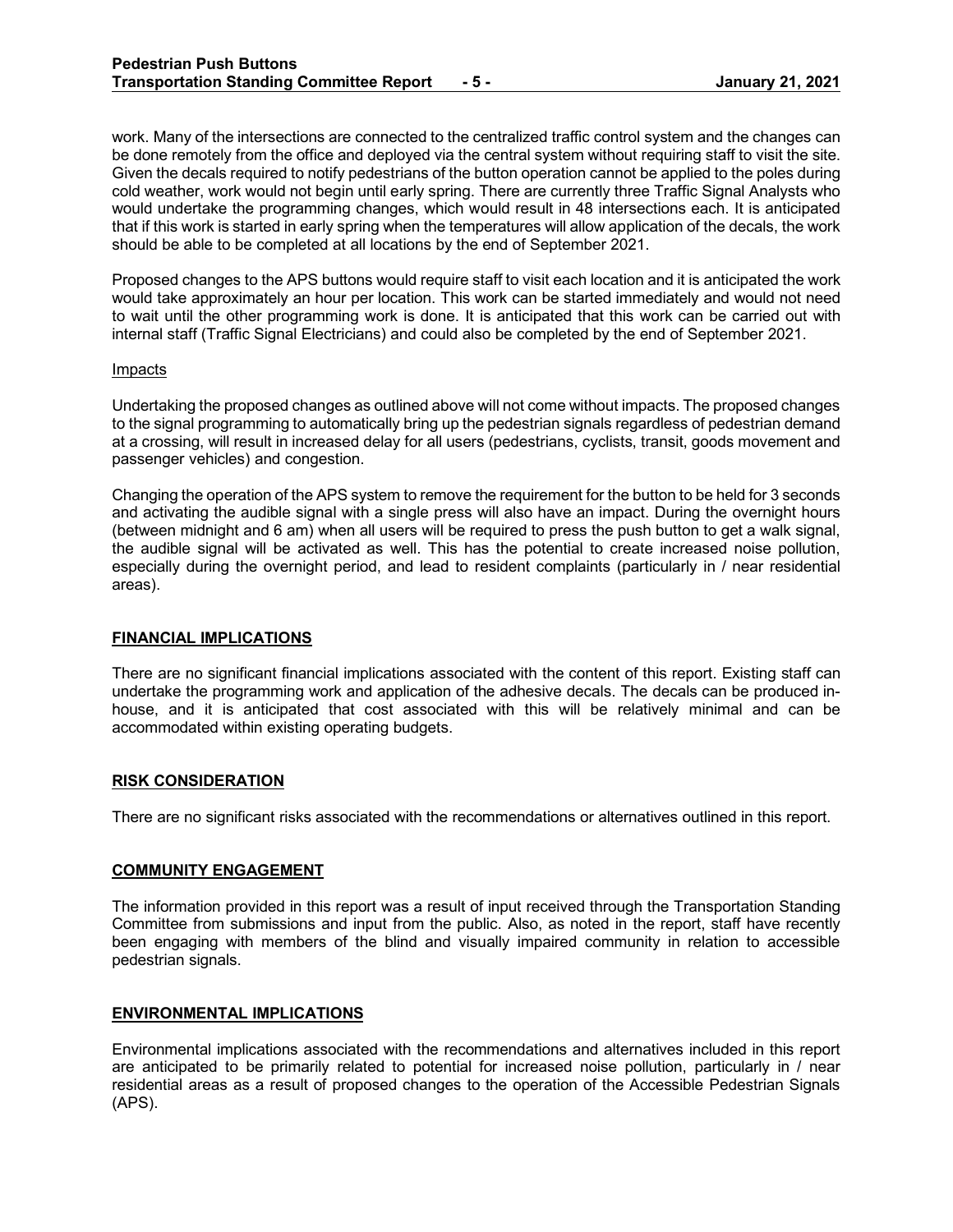There is potential for increased greenhouse gas emissions due to the anticipated increase in vehicle congestion.

# **ALTERNATIVES**

Based on the review conducted and information provided in this report, the following alternatives are presented for consideration:

- 1. Recommend the Traffic Authority undertake recommendations 1 and 3, and amend recommendation 2 to remove the requirement to press the push button to display the pedestrian signal for all times of the day (24 hrs) so that the push button would only be required to activate the audible signal where APS units are present and the APS unit would be activated with a single press of the button (no requirement to press and hold). This alternative will result in the greatest impact related to unnecessary delay to road users since the signals will continuously cycle to serve movements with no demand while those with demand will be forced to wait.
- 2. Recommend the Traffic Authority undertake recommendations 1 and 2, but not recommendation 3. This would result in the push button only being required to activate the audible tone where APS units are present between the hours of 6 am – mignight (outside those hours the button would be required to activate the walk signal as well) and would retain the requirement to press and hold the push button for 3 seconds in order to activate the audible tone where APS units are present. This alternative would not address the issue identified by the visually impaired community that was outlined in this report.

# **ATTACHMENTS**

Attachment 1 – HRM Signalized Intersections

A copy of this report can be obtained online a[t halifax.ca](http://www.halifax.ca/) or by contacting the Office of the Municipal Clerk at 902.490.4210.

Report Prepared by: Roddy MacIntyre, P.Eng., Senior Traffic Operations Engineer 902.490.8425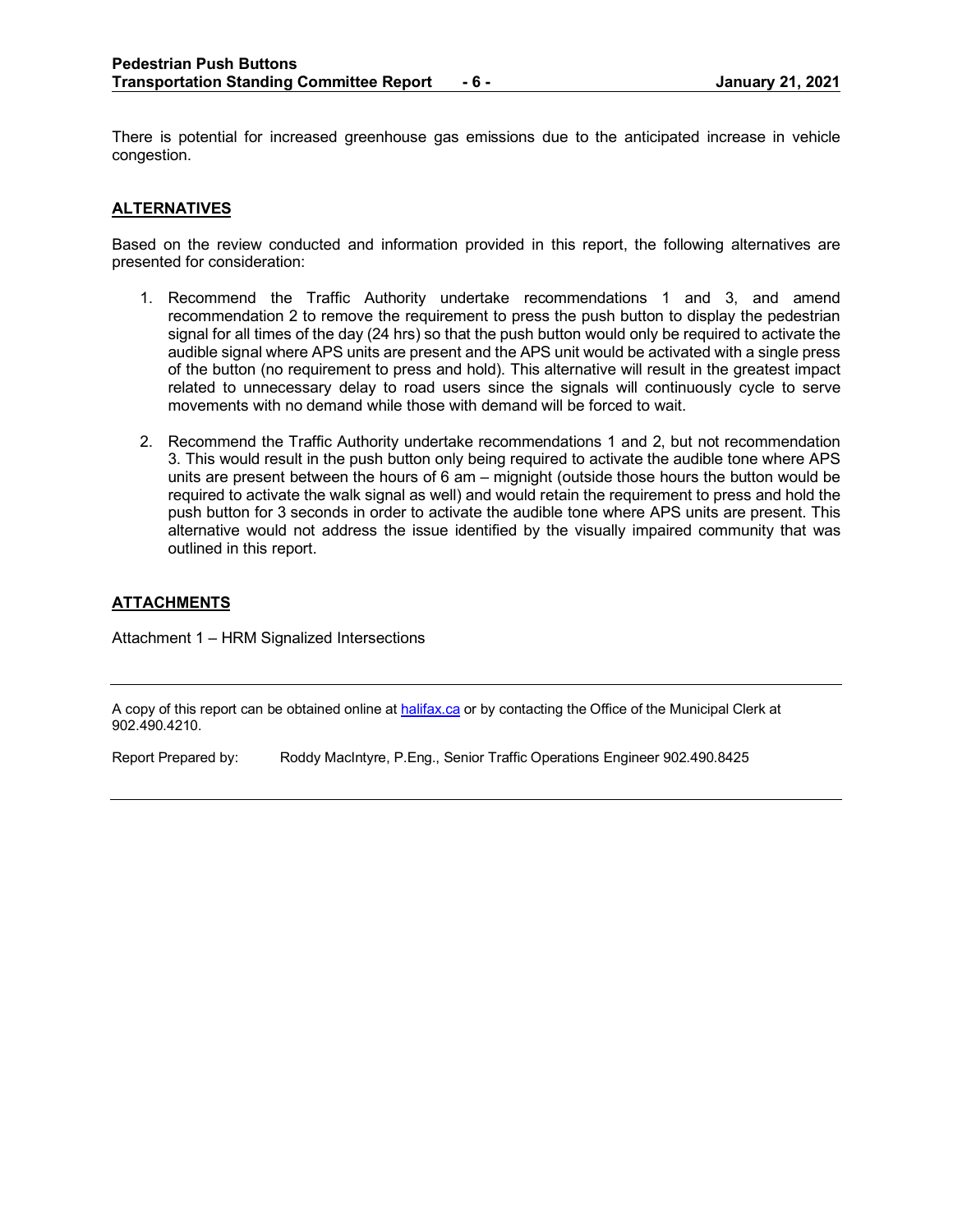| Location                                             |              | Push<br>District Buttons<br>Present | <b>Existing</b><br><b>Pedestrian Recall</b><br>(All Crossings) | <b>Existing</b><br><b>Pedestrian Recall</b><br>(Side Street Only) | <b>New</b><br><b>Pedestrian Recall</b><br>(All Crossings) | <b>New</b><br><b>Pedestrian Recall</b><br>(Side Street Only) | <b>Gordon Active</b><br>Core | <b>Gordon Transit</b><br>Suburb |
|------------------------------------------------------|--------------|-------------------------------------|----------------------------------------------------------------|-------------------------------------------------------------------|-----------------------------------------------------------|--------------------------------------------------------------|------------------------------|---------------------------------|
| Fall River Rd at Route #2 Sobeys                     | $\mathbf{1}$ | Y                                   |                                                                |                                                                   |                                                           |                                                              |                              |                                 |
| Baker at Basswood                                    | 3            | Y                                   |                                                                |                                                                   |                                                           | Y                                                            |                              |                                 |
| Cow Bay Rd at Caldwell Rd                            | 3            | Y                                   |                                                                |                                                                   |                                                           |                                                              |                              |                                 |
| Eastern Passage at Bonaventure Ave                   | 3            | Y                                   |                                                                |                                                                   |                                                           | Y                                                            |                              |                                 |
| Eastern Passage at Cowbay at Shore Road              | 3            | Y                                   |                                                                |                                                                   |                                                           |                                                              |                              |                                 |
| Main Rd at Morris Ave / Autoport                     | 3            | Y                                   |                                                                |                                                                   |                                                           |                                                              |                              |                                 |
| Mount Hope at Baker                                  | 3            | Y                                   |                                                                |                                                                   |                                                           |                                                              |                              |                                 |
| Pleasant St at Imperial Oil                          | 3            | Y                                   |                                                                | Y                                                                 |                                                           |                                                              |                              |                                 |
| Portland St at Bus Depot                             | 3            | Y                                   |                                                                |                                                                   |                                                           | Υ                                                            |                              |                                 |
| Portland St at Caldwell at Dorothea                  | 3            | Y                                   |                                                                |                                                                   |                                                           | Υ                                                            |                              |                                 |
| Portland St at Regal Rd                              | 3            | Y                                   |                                                                |                                                                   |                                                           | Υ                                                            |                              |                                 |
| Cole Harbour Rd. at Forest Hills Dr.                 | 4            | Y                                   |                                                                |                                                                   |                                                           |                                                              |                              |                                 |
| Cole Harbour Rd. at Hugh Allen Dr.                   | 4            | Y                                   |                                                                |                                                                   |                                                           | Y                                                            |                              |                                 |
| Cole Harbour Rd. at Otago Dr                         | 4            | Y                                   |                                                                |                                                                   |                                                           | Υ                                                            |                              |                                 |
| Forest Hills Dr. at Canadian Tire                    | 4            | Y                                   |                                                                |                                                                   |                                                           | Y                                                            |                              |                                 |
| Forest Hills Dr. at Circassion                       | 4            | Y                                   |                                                                |                                                                   |                                                           | Υ                                                            |                              |                                 |
| Forest Hills Dr. at Cole Harbour Place               | 4            | Y                                   |                                                                |                                                                   |                                                           | Υ                                                            |                              |                                 |
| Forest Hills Dr. at Taranaki at Flying Cloud         | 4            | Y                                   |                                                                |                                                                   |                                                           | Υ                                                            |                              |                                 |
| Forest Hills Parkway at Auburn Dr                    | 4            | Y                                   |                                                                |                                                                   |                                                           | Υ                                                            |                              |                                 |
| Main St at Forest Hills Dr                           | 4            | Y                                   |                                                                |                                                                   |                                                           | Υ                                                            |                              |                                 |
| Main St at Lake Major                                | 4            | Y                                   |                                                                |                                                                   |                                                           |                                                              |                              |                                 |
| Main St at Montague                                  | 4            | Y                                   |                                                                |                                                                   |                                                           | Y                                                            |                              |                                 |
| Main St at Panavista Dr                              | 4            | Y                                   |                                                                |                                                                   |                                                           | Υ                                                            |                              |                                 |
| Main St at Westphal Trailer Park                     | 4            | Y                                   |                                                                |                                                                   |                                                           | Y                                                            |                              |                                 |
| Alderney Dr at King St                               | 5            | Y                                   |                                                                |                                                                   | Y                                                         |                                                              |                              | Y                               |
| Alderney Dr at Ochterloney                           | 5            | Y                                   |                                                                |                                                                   | Υ                                                         |                                                              | Υ                            |                                 |
| Alderney Dr at Portland                              | 5            | Y                                   |                                                                |                                                                   | Υ                                                         |                                                              |                              | Y                               |
| Alderney Dr at Queen                                 | 5            | Y                                   |                                                                |                                                                   | Υ                                                         |                                                              |                              | Υ                               |
| Micmac Blvd at Glen Manor                            | 5            | Y                                   |                                                                |                                                                   |                                                           |                                                              |                              |                                 |
| Micmac Blvd at Kent Store Driveway                   | 5            | Y                                   |                                                                |                                                                   |                                                           | Y                                                            |                              |                                 |
| Micmac Blvd at Mall Entrance (Brookdale)             | 5            | Y                                   |                                                                |                                                                   |                                                           |                                                              |                              |                                 |
| Nantucket Ave at Sportsplex (Pedestrian half signal) | 5            | Y                                   |                                                                |                                                                   |                                                           |                                                              | Υ                            |                                 |
| Ochterloney St at Maple                              | 5            | Y                                   |                                                                |                                                                   | Υ                                                         |                                                              |                              | Υ                               |
| Pleasant St at Acadia                                | 5            | Y                                   |                                                                |                                                                   | Υ                                                         |                                                              |                              |                                 |
| Pleasant St at Atlantic                              | 5            | Y                                   |                                                                |                                                                   | Υ                                                         |                                                              |                              |                                 |
| Pleasant St at Everette                              | 5            | Y                                   |                                                                |                                                                   |                                                           | Y                                                            |                              |                                 |
| Pleasant St at Hwy111                                | 5            | Y                                   |                                                                |                                                                   |                                                           |                                                              |                              |                                 |
| Portland St at Prince Albert at Alderney             | 5            |                                     | Y                                                              |                                                                   |                                                           |                                                              |                              | Υ                               |
| Portland St at Chestnut at Manor                     | 5            | Y                                   |                                                                | Y                                                                 |                                                           |                                                              |                              |                                 |
| Portland St at Gaston                                | 5            | Y                                   |                                                                |                                                                   |                                                           | Y                                                            |                              | Υ                               |
| Portland St at Penhorn Mall                          | 5            | Y                                   |                                                                |                                                                   |                                                           | Y                                                            |                              |                                 |
| Portland St at Pleasant                              | 5            | Y                                   |                                                                |                                                                   | Υ                                                         |                                                              |                              | Υ                               |
| Portland St at Prince Arthur St                      | 5            | Y                                   |                                                                |                                                                   |                                                           | Υ                                                            |                              | Υ                               |
| Portland St at Green Village Ln (Sears Entrance)     | 5            | Y                                   |                                                                |                                                                   |                                                           | Y                                                            |                              |                                 |
| Prince Albert Rd at Hawthorne                        | 5            | Y                                   |                                                                |                                                                   |                                                           |                                                              |                              | Υ                               |
| Victoria Rd at Highfield Park                        | 5            | Y                                   |                                                                |                                                                   |                                                           |                                                              |                              | Y                               |
| Victoria Rd at Albro Lake                            | 5            | Y                                   |                                                                |                                                                   | Y                                                         |                                                              |                              | Y                               |
| Victoria Rd at Boland                                | 5            | Υ                                   |                                                                |                                                                   | Y                                                         |                                                              | Y                            |                                 |
| Victoria Rd at Nantucket                             | 5            | Υ                                   |                                                                |                                                                   | Υ                                                         |                                                              | Y                            |                                 |
| Victoria Rd at Primrose                              | 5            | Y                                   |                                                                |                                                                   |                                                           |                                                              |                              | Υ                               |
| Victoria Rd at Thistle                               | 5            | Y                                   |                                                                |                                                                   | Υ                                                         |                                                              | Υ                            |                                 |
| Victoria Rd at Woodland                              | 5            | Y                                   |                                                                |                                                                   | Υ                                                         |                                                              |                              | Υ                               |
| Windmill Rd at Wyse Rd                               | 5            | Y                                   |                                                                |                                                                   |                                                           |                                                              | Υ                            |                                 |
| Woodland Ave at Micmac at Lancaster                  | 5            | Y                                   |                                                                |                                                                   |                                                           |                                                              |                              |                                 |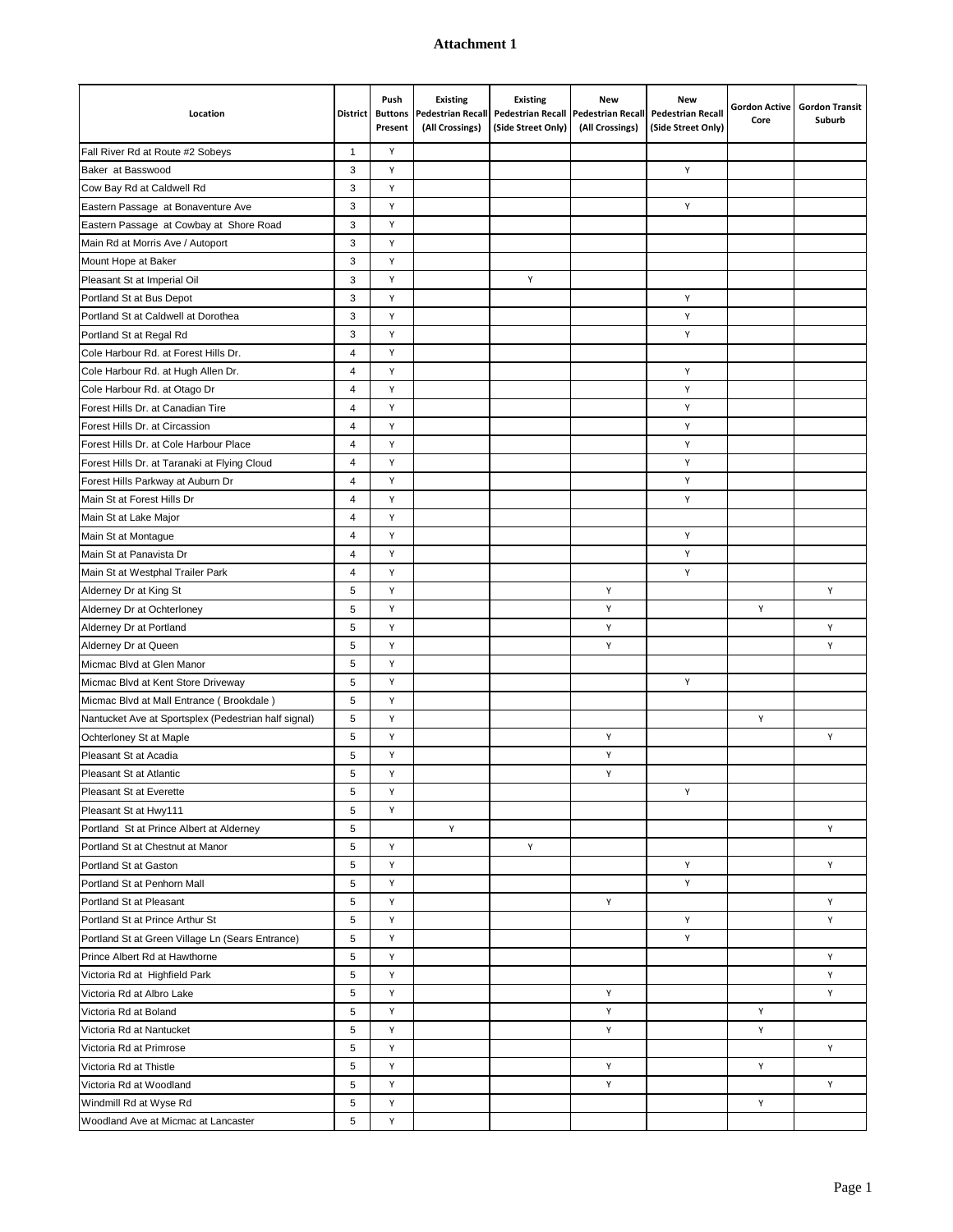| Location                                     | <b>District</b> | Push<br><b>Buttons</b><br>Present | <b>Existing</b><br><b>Pedestrian Recall</b><br>(All Crossings) | <b>Existing</b><br><b>Pedestrian Recall</b><br>(Side Street Only) | <b>New</b><br><b>Pedestrian Recall</b><br>(All Crossings) | <b>New</b><br><b>Pedestrian Recall</b><br>(Side Street Only) | <b>Gordon Active</b><br>Core | <b>Gordon Transit</b><br>Suburb |
|----------------------------------------------|-----------------|-----------------------------------|----------------------------------------------------------------|-------------------------------------------------------------------|-----------------------------------------------------------|--------------------------------------------------------------|------------------------------|---------------------------------|
| Woodlawn Ave at Valleyfield / Settle         | 5               | Υ                                 |                                                                |                                                                   |                                                           |                                                              |                              |                                 |
| Wyse Rd at Albro Lake                        | 5               | Y                                 |                                                                |                                                                   | Y                                                         |                                                              |                              | Υ                               |
| Wyse Rd at Boland Rd                         | 5               | Y                                 |                                                                |                                                                   | Y                                                         |                                                              | Υ                            |                                 |
| Wyse Rd at Nantucket                         | 5               | Y                                 |                                                                |                                                                   |                                                           |                                                              | Υ                            |                                 |
| Wyse Rd at Thistle                           | 5               | Y                                 |                                                                |                                                                   |                                                           |                                                              | Υ                            |                                 |
| Akerley at Joseph Zatzman                    | 6               | Y                                 |                                                                |                                                                   |                                                           |                                                              |                              | Υ                               |
| Akerley at n/a Savage                        | 6               | Y                                 |                                                                |                                                                   |                                                           |                                                              |                              | Υ                               |
| Akerley Blvd at Mosher Dr                    | 6               | Y                                 |                                                                |                                                                   |                                                           |                                                              |                              | Υ                               |
| <b>Burnside at Akerley</b>                   | 6               |                                   |                                                                |                                                                   |                                                           |                                                              |                              | Υ                               |
| Burnside at Commodore at Ronald Smith        | 6               | Υ                                 |                                                                |                                                                   |                                                           |                                                              |                              | Υ                               |
| Burnside Dr at Wright Ave                    | 6               | Υ                                 |                                                                |                                                                   |                                                           |                                                              |                              | Υ                               |
| Commodore at Brownlow                        | 6               | Υ                                 |                                                                |                                                                   |                                                           |                                                              |                              | Υ                               |
| Commodore at Countryview                     | 6               | Y                                 |                                                                |                                                                   |                                                           |                                                              |                              | Υ                               |
| Commodore at Eileen Stubbs at Spectacle Lake | 6               | Υ                                 |                                                                |                                                                   |                                                           |                                                              |                              | Υ                               |
| Commodore at Finlay                          | 6               | Y                                 |                                                                |                                                                   |                                                           |                                                              |                              | Υ                               |
| Countryview at McClure                       | 6               | Y                                 |                                                                |                                                                   |                                                           |                                                              |                              | Υ                               |
| Countryview at Shubie                        | 6               | Y                                 |                                                                |                                                                   |                                                           |                                                              |                              | Υ                               |
| Cutler Ave at Ikea                           | 6               | Y                                 |                                                                |                                                                   |                                                           |                                                              |                              | Υ                               |
| Finlay at McClure                            | 6               | Y                                 |                                                                |                                                                   |                                                           |                                                              |                              | Υ                               |
| Finlay at Shubie                             | 6               | Y                                 |                                                                |                                                                   |                                                           |                                                              |                              | Υ                               |
| Ilsley at Ronald Smith                       | 6               | Y                                 |                                                                |                                                                   | Υ                                                         |                                                              |                              | Υ                               |
| Main St at Caledonia at Woodlawn             | 6               | Y                                 |                                                                |                                                                   |                                                           | Υ                                                            |                              | Υ                               |
| Main St at Hartlen                           | 6               | Υ                                 |                                                                |                                                                   |                                                           | Υ                                                            |                              |                                 |
| Main St at Major -Gordon                     | 6               | Y                                 |                                                                |                                                                   |                                                           | Υ                                                            |                              |                                 |
| Main St at Ridgecrest                        | 6               | Y                                 |                                                                |                                                                   |                                                           | Υ                                                            |                              |                                 |
| Main St at Weyburn (Pedestrian 1/2 Signal)   | 6               | Y                                 |                                                                |                                                                   |                                                           |                                                              |                              | Υ                               |
| Portland St at Carver at Eisener             | 6               | Y                                 |                                                                |                                                                   |                                                           | Y                                                            |                              |                                 |
| Portland St at Hwy 111                       | 6               | Y                                 |                                                                |                                                                   |                                                           | Y                                                            |                              |                                 |
| Portland St at Spring at Portland Estates    | 6               | Y                                 |                                                                |                                                                   |                                                           | Y                                                            |                              |                                 |
| Portland St at Woodlawn                      | 6               | Y                                 |                                                                |                                                                   |                                                           | Y                                                            |                              |                                 |
| Waverley at Montebello                       | 6               | Y                                 |                                                                |                                                                   |                                                           | Υ                                                            |                              |                                 |
| Windmill Rd at Akerley                       | 6               | Y                                 |                                                                |                                                                   |                                                           |                                                              |                              |                                 |
| Windmill Rd at Albro Lake                    | 6               | Y                                 |                                                                |                                                                   | Υ                                                         |                                                              |                              | Υ                               |
| Windmill Rd at Princess Margaret - Yorkshire | 6               | Y                                 |                                                                |                                                                   |                                                           | Υ                                                            |                              | Υ                               |
| Windmill Rd at Ralston at SeaPoint           | 6               | Y                                 |                                                                |                                                                   |                                                           | Υ                                                            |                              |                                 |
| Windmill Rd at Victoria at Lynch Crt         | 6               | Υ                                 |                                                                |                                                                   |                                                           | Υ                                                            |                              |                                 |
| Windmill Rd at Wright at Bancroft Dr         | 6               | Υ                                 |                                                                |                                                                   |                                                           |                                                              |                              |                                 |
| Woodlawn Ave at Athorpe Dr                   | 6               | Υ                                 |                                                                |                                                                   |                                                           | Y                                                            |                              |                                 |
| Woodlawn Ave at Mt. Edward                   | 6               | Υ                                 |                                                                |                                                                   |                                                           |                                                              |                              |                                 |
| Wright at John Savage                        | 6               | Υ                                 |                                                                |                                                                   |                                                           |                                                              |                              | Υ                               |
| Wright at Williams at Garland                | 6               | Υ                                 |                                                                |                                                                   |                                                           |                                                              |                              | Υ                               |
| Wright Ave at Finlay                         | 6               | Υ                                 |                                                                |                                                                   |                                                           |                                                              |                              | Υ                               |
| Wright Ave at IIsley at Isnor                | 6               | Υ                                 |                                                                |                                                                   |                                                           |                                                              |                              | Y                               |
| Wright Ave at Joseph Zatzman at Raddall      | 6               | Υ                                 |                                                                |                                                                   |                                                           |                                                              |                              | Υ                               |
| Wright Ave at MacDonald                      | 6               | Υ                                 |                                                                |                                                                   |                                                           |                                                              |                              | Υ                               |
| Wright Ave at Wilkinson                      | 6               | Υ                                 |                                                                |                                                                   |                                                           |                                                              |                              | Y                               |
| Barrington St at Cogswell St                 | $\overline{7}$  |                                   | Υ                                                              |                                                                   |                                                           |                                                              | Y                            |                                 |
| Barrington St at Cornwallis St               | $\overline{7}$  |                                   | Υ                                                              |                                                                   |                                                           |                                                              | Y                            |                                 |
| Barrington St at Duke St                     | $\overline{7}$  |                                   | Υ                                                              |                                                                   |                                                           |                                                              | Y                            |                                 |
| Barrington St at Morris St                   | $\overline{7}$  |                                   | Υ                                                              |                                                                   |                                                           |                                                              | Y                            |                                 |
| Barrington St at Prince St                   | $\overline{7}$  |                                   | Y                                                              |                                                                   |                                                           |                                                              | Υ                            |                                 |
| Barrington St at Sackville St                | $\overline{7}$  |                                   | Y                                                              |                                                                   |                                                           |                                                              | Y                            |                                 |
| Barrington St at Spring Garden Road          | $\overline{7}$  |                                   | Υ                                                              |                                                                   |                                                           |                                                              | Υ                            |                                 |
| Bell Road at Sackville St. at South Park St. | $\overline{7}$  |                                   | Υ                                                              |                                                                   |                                                           |                                                              | Υ                            |                                 |
|                                              |                 |                                   |                                                                |                                                                   |                                                           |                                                              |                              |                                 |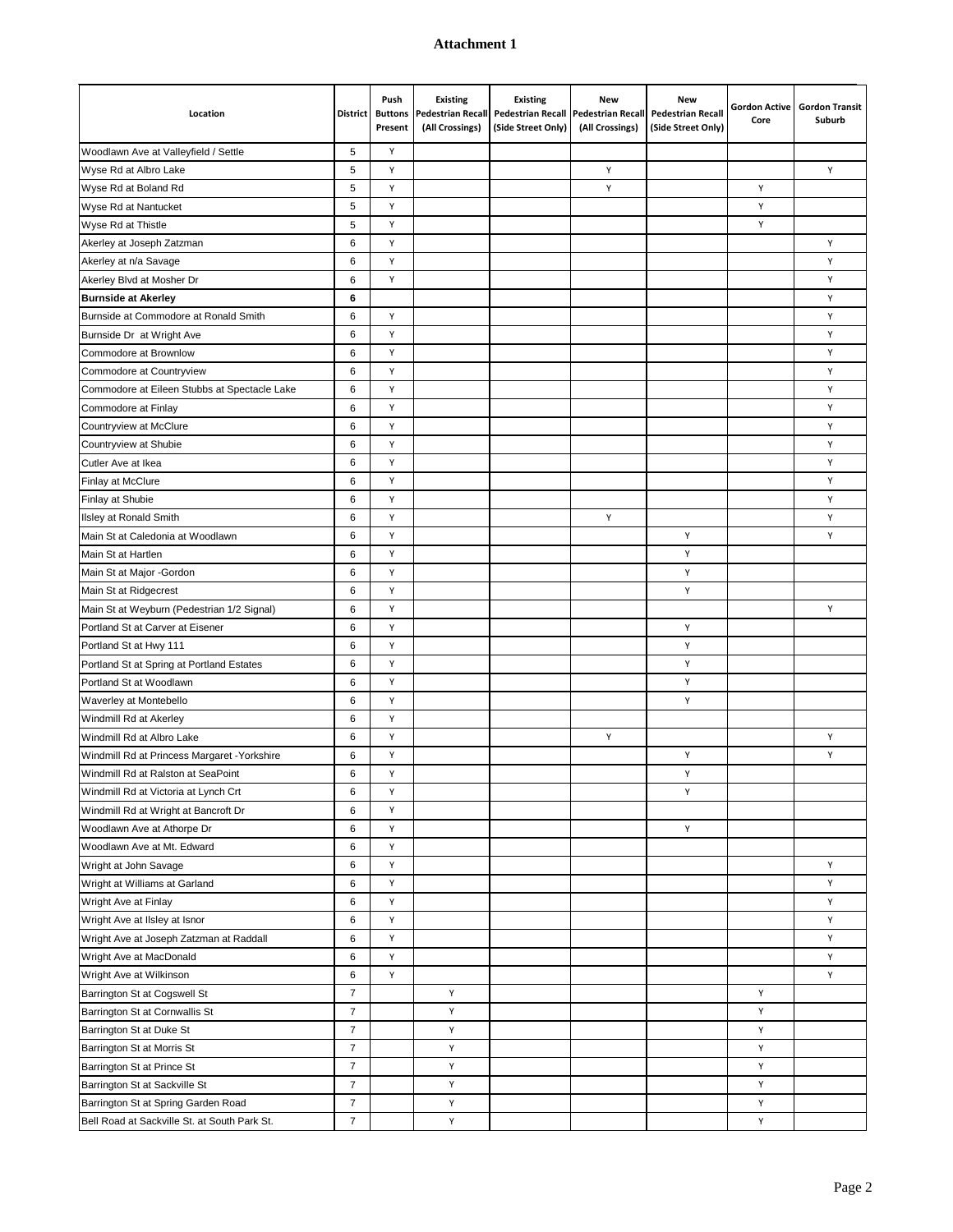| Location                                                                                    | <b>District</b> | Push<br><b>Buttons</b><br>Present | <b>Existing</b><br><b>Pedestrian Recall</b><br>(All Crossings) | <b>Existing</b><br><b>Pedestrian Recall</b><br>(Side Street Only) | New<br><b>Pedestrian Recall</b><br>(All Crossings) | <b>New</b><br><b>Pedestrian Recall</b><br>(Side Street Only) | <b>Gordon Active</b><br>Core | <b>Gordon Transit</b><br>Suburb |
|---------------------------------------------------------------------------------------------|-----------------|-----------------------------------|----------------------------------------------------------------|-------------------------------------------------------------------|----------------------------------------------------|--------------------------------------------------------------|------------------------------|---------------------------------|
| Bell Road at Summer at Trollope                                                             | $\overline{7}$  | Y                                 | Υ                                                              |                                                                   |                                                    |                                                              | Y                            |                                 |
| <b>Brunswick St at Cogswell Street</b>                                                      | $\overline{7}$  |                                   | Υ                                                              |                                                                   |                                                    |                                                              | Y                            |                                 |
| Brunswick St at Duke St. at Rainnie Dr.                                                     | $\overline{7}$  |                                   | Υ                                                              |                                                                   |                                                    |                                                              | Υ                            |                                 |
| <b>Brunswick St at North Street</b>                                                         | $\overline{7}$  |                                   | Υ                                                              |                                                                   |                                                    |                                                              | Υ                            |                                 |
| <b>Brunswick St at Prince Street</b>                                                        | $\overline{7}$  |                                   | Y                                                              |                                                                   |                                                    |                                                              | Y                            |                                 |
| <b>Brunswick St at Sackville Street</b>                                                     | $\overline{7}$  |                                   | Υ                                                              |                                                                   |                                                    |                                                              | Υ                            |                                 |
| Coburg Rd at Oxford Street                                                                  | $\overline{7}$  |                                   | Υ                                                              |                                                                   |                                                    |                                                              | Υ                            |                                 |
| Coburg Rd at Robie St. at Spring Garden Rd.                                                 | $\overline{7}$  | Υ                                 | Υ                                                              |                                                                   |                                                    |                                                              | Υ                            |                                 |
| Cogswell St at Gottingen Street                                                             | $\overline{7}$  |                                   | Υ                                                              |                                                                   |                                                    |                                                              | Υ                            |                                 |
| Cornwallis St at Gottingen St                                                               | $\overline{7}$  |                                   | Υ                                                              |                                                                   |                                                    |                                                              | Υ                            |                                 |
| Dresden Row at Spring Garden Rd                                                             | $\overline{7}$  | Υ                                 | Υ                                                              |                                                                   |                                                    |                                                              | Y                            |                                 |
| Duke St at Hollis Street                                                                    | $\overline{7}$  |                                   | Υ                                                              |                                                                   |                                                    |                                                              | Υ                            |                                 |
| Duke St at Upper Water                                                                      | $\overline{7}$  | Υ                                 | Υ                                                              |                                                                   |                                                    |                                                              | Υ                            |                                 |
| George St at Hollis Street                                                                  | $\overline{7}$  |                                   | Υ                                                              |                                                                   |                                                    |                                                              | Υ                            |                                 |
| George St at Water Street                                                                   | $\overline{7}$  |                                   | Υ                                                              |                                                                   |                                                    |                                                              | Υ                            |                                 |
| Hollis St at Morris Street                                                                  | $\overline{7}$  |                                   | Υ                                                              |                                                                   |                                                    |                                                              | Υ                            |                                 |
| Hollis St at Prince Street                                                                  | $\overline{7}$  |                                   | Υ                                                              |                                                                   |                                                    |                                                              | Y                            |                                 |
| Hollis St at Sackville Street                                                               | $\overline{7}$  |                                   | Υ                                                              |                                                                   |                                                    |                                                              | Υ                            |                                 |
| Inglis St at Robie St                                                                       | $\overline{7}$  | Υ                                 | Υ                                                              |                                                                   |                                                    |                                                              | Y                            |                                 |
| Inglis St at Tower Rd                                                                       | $\overline{7}$  | Y                                 | Υ                                                              |                                                                   |                                                    |                                                              | Υ                            |                                 |
| Jubilee Rd at Oxford St                                                                     | $\overline{7}$  |                                   | Υ                                                              |                                                                   |                                                    |                                                              | Υ                            |                                 |
| Jubilee Rd at Robie St                                                                      | $\overline{7}$  | Υ                                 | Υ                                                              |                                                                   |                                                    |                                                              | Υ                            |                                 |
| Morris St at South Park St. at University Ave.                                              | $\overline{7}$  |                                   | Υ                                                              |                                                                   |                                                    |                                                              | Υ                            |                                 |
| Queen St at South St                                                                        | $\overline{7}$  | Υ                                 | Υ                                                              |                                                                   |                                                    |                                                              | Υ                            |                                 |
| Queen St at Spring Garden Rd                                                                | $\overline{7}$  | Y                                 | Y                                                              |                                                                   |                                                    |                                                              | Υ                            |                                 |
| Quingate Place at Quinpool Road at Vernon Street                                            | $\overline{7}$  |                                   | Υ                                                              |                                                                   |                                                    |                                                              | Υ                            |                                 |
| Robie St at South Street                                                                    | $\overline{7}$  | Y                                 | Υ                                                              |                                                                   |                                                    |                                                              | Υ                            |                                 |
| Robie St at University Avenue                                                               | $\overline{7}$  | Y                                 | Υ                                                              |                                                                   |                                                    |                                                              | Υ                            |                                 |
|                                                                                             | $\overline{7}$  | Y                                 | Υ                                                              |                                                                   |                                                    |                                                              | Y                            |                                 |
| South Park St at Spring Garden Road<br>South St at South Park Street                        | $\overline{7}$  |                                   | Υ                                                              |                                                                   |                                                    |                                                              | Υ                            |                                 |
|                                                                                             | $\overline{7}$  |                                   | Υ                                                              |                                                                   |                                                    |                                                              | Υ                            |                                 |
| Spring Garden Road at Summer Street<br>Robie Street at Quinpool Road / Bell Road / Cogswell | $\overline{7}$  |                                   | Υ                                                              |                                                                   |                                                    |                                                              | Υ                            |                                 |
| Street<br>Agricola Street at Almon Street                                                   | 8               | Υ                                 | Υ                                                              |                                                                   |                                                    |                                                              | Υ                            |                                 |
| Agricola Street at North Street                                                             | 8               |                                   | Υ                                                              |                                                                   |                                                    |                                                              | Υ                            |                                 |
| Agricola Street at Young Street                                                             | 8               | Y                                 | Υ                                                              |                                                                   |                                                    |                                                              | Υ                            |                                 |
| Almon St at Gottingen St                                                                    | 8               | Υ                                 | Υ                                                              |                                                                   |                                                    |                                                              | Υ                            |                                 |
| Almon St at Gladstone (Pedestrian 1/2 signal)                                               | 8               | Y                                 |                                                                |                                                                   |                                                    |                                                              | Υ                            |                                 |
| Almon St at Oxford St                                                                       | 8               |                                   | Υ                                                              |                                                                   |                                                    |                                                              | Υ                            |                                 |
| Almon Street at Robie Street                                                                | 8               |                                   | Y                                                              |                                                                   |                                                    |                                                              | Y                            |                                 |
| Almon Street at Windsor Street                                                              | 8               | Υ                                 | Υ                                                              |                                                                   |                                                    |                                                              | Υ                            |                                 |
| Barrington St at Niobe Gate                                                                 | 8               | Y                                 |                                                                |                                                                   |                                                    |                                                              | Υ                            |                                 |
| Barrington St at North St                                                                   | 8               | Υ                                 |                                                                | Y                                                                 |                                                    |                                                              | Υ                            |                                 |
| Bayers Road at Connaught Avenue                                                             | 8               |                                   | Υ                                                              |                                                                   |                                                    |                                                              | Υ                            |                                 |
| Bayers Road at Oxford Street                                                                | 8               | Υ                                 | Υ                                                              |                                                                   |                                                    |                                                              | Y                            |                                 |
| Bayers Road at Windsor St at Young St                                                       | 8               | Υ                                 | Υ                                                              |                                                                   |                                                    |                                                              | Y                            |                                 |
| Brunswick St at Cornwallis Street                                                           | 8               |                                   | Υ                                                              |                                                                   |                                                    |                                                              | Y                            |                                 |
| Chebucto Rd at Oxford St / North St at Oxford St                                            | 8               |                                   | Υ                                                              |                                                                   |                                                    |                                                              | Y                            |                                 |
| <b>Cunard Street at Robie Street</b>                                                        | 8               | Υ                                 | Y                                                              |                                                                   |                                                    |                                                              | Y                            |                                 |
| Devonshire Ave at Duffus St. at Novalea Dr.                                                 | 8               | Υ                                 | Υ                                                              |                                                                   |                                                    |                                                              | Υ                            |                                 |
| Gottingen St at North Street                                                                | 8               |                                   | Y                                                              |                                                                   |                                                    |                                                              | Y                            |                                 |
|                                                                                             | 8               |                                   | Y                                                              |                                                                   |                                                    |                                                              | Υ                            |                                 |
| Gottingen St at Novalea Dr. at Young St.<br>Kempt Rd at Young St                            | 8               | Υ                                 | Υ                                                              |                                                                   |                                                    |                                                              | Υ                            |                                 |
| Kempt Road at Windsor Street                                                                | 8               | Υ                                 |                                                                |                                                                   | Υ                                                  |                                                              | Υ                            |                                 |
| Lady Hammond Rd at Robie Street                                                             | 8               |                                   | Υ                                                              |                                                                   |                                                    |                                                              |                              | Y                               |
|                                                                                             |                 |                                   |                                                                |                                                                   |                                                    |                                                              |                              |                                 |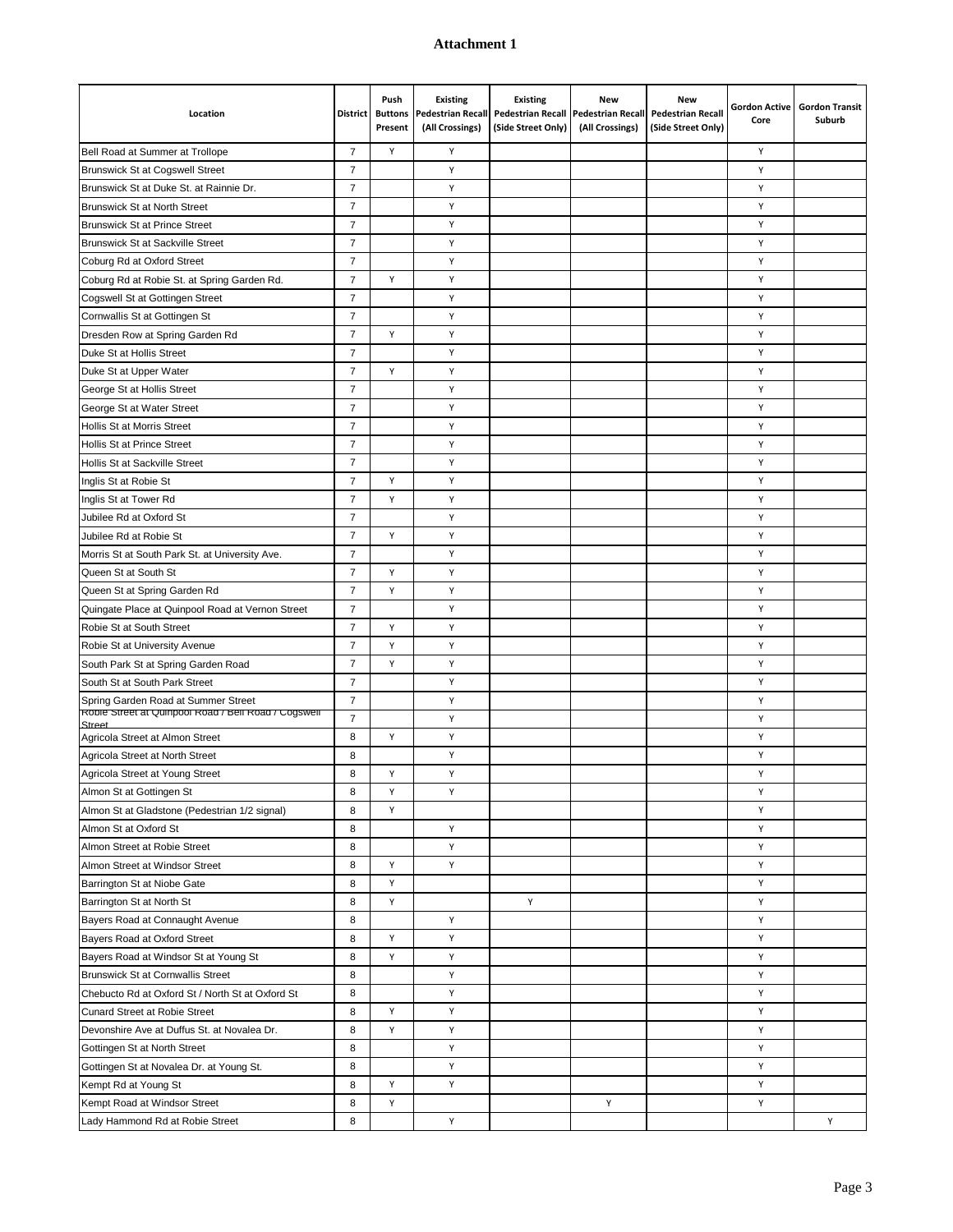| Location                                             | <b>District</b> | Push<br><b>Buttons</b><br>Present | <b>Existing</b><br><b>Pedestrian Recall</b><br>(All Crossings) | <b>Existing</b><br><b>Pedestrian Recall</b><br>(Side Street Only) | New<br><b>Pedestrian Recall</b><br>(All Crossings) | <b>New</b><br><b>Pedestrian Recall</b><br>(Side Street Only) | <b>Gordon Active</b><br>Core | <b>Gordon Transit</b><br>Suburb |
|------------------------------------------------------|-----------------|-----------------------------------|----------------------------------------------------------------|-------------------------------------------------------------------|----------------------------------------------------|--------------------------------------------------------------|------------------------------|---------------------------------|
| North St at Oxford St (see Chebucto St at Oxford St) | 8               |                                   | Y                                                              |                                                                   |                                                    |                                                              | Y                            |                                 |
| North St at Robie Street                             | 8               |                                   | Υ                                                              |                                                                   |                                                    |                                                              | Y                            |                                 |
| North St at Windsor Street                           | 8               |                                   | Υ                                                              |                                                                   |                                                    |                                                              | Υ                            |                                 |
| Oxford Street at Quinpool Road                       | 8               |                                   | Υ                                                              |                                                                   |                                                    |                                                              | Υ                            |                                 |
| Preston St at Quinpool Road                          | 8               | Y                                 | Υ                                                              |                                                                   |                                                    |                                                              | Y                            |                                 |
| Quinpool Rd at Harvard St (Pedestrian 1/2 signal)    | 8               | Y                                 |                                                                |                                                                   |                                                    |                                                              | Y                            |                                 |
| Robie St at Young St                                 | 8               | Y                                 | Υ                                                              |                                                                   |                                                    |                                                              | Y                            |                                 |
| Almon Street at Connaught Avenue                     | 9               |                                   | Υ                                                              |                                                                   |                                                    |                                                              | Y                            |                                 |
| Bayers Road at Halifax Shopping Centre               | 9               |                                   | Υ                                                              |                                                                   |                                                    |                                                              | Υ                            |                                 |
| Bayers Road at Joseph Howe Drive                     | 9               | Y                                 |                                                                |                                                                   |                                                    | Υ                                                            | Υ                            |                                 |
| Bayers Road at Pennington at Petro Canada            | 9               | Y                                 |                                                                |                                                                   |                                                    | Y                                                            | Υ                            |                                 |
| Bayers Road at Romans Avenue                         | 9               |                                   | Υ                                                              |                                                                   |                                                    |                                                              | Υ                            |                                 |
| Chebucto Rd at Connaught Avenue                      | 9               | Y                                 | Υ                                                              |                                                                   |                                                    |                                                              | Υ                            |                                 |
| Chebucto Rd at Cunard St. at Windsor St.             | 9               |                                   | Υ                                                              |                                                                   |                                                    |                                                              | Υ                            |                                 |
| Chebucto Rd at MacDonald St. at Mumford Rd.          | 9               | Y                                 | Υ                                                              |                                                                   |                                                    |                                                              | Υ                            |                                 |
| Connaught Ave at Quinpool Rd                         | 9               | Y                                 | Υ                                                              |                                                                   |                                                    |                                                              | Y                            |                                 |
| Connaught Ave at Windsor St                          | 9               |                                   | Υ                                                              |                                                                   |                                                    |                                                              | Υ                            |                                 |
| Cowie Hill at Herring Cove Rd                        | 9               | Y                                 |                                                                |                                                                   |                                                    | Y                                                            |                              | Υ                               |
| Dutch Village Road at Joseph Howe Drive              | 9               | Y                                 |                                                                |                                                                   |                                                    | Υ                                                            | Υ                            |                                 |
| Herring Cove Rd at Old Sambro Road                   | 9               | Y                                 |                                                                |                                                                   | Υ                                                  |                                                              |                              | Υ                               |
| Herring Cove Rd at Williams Lake Rd                  | 9               | Y                                 |                                                                |                                                                   |                                                    | Y                                                            |                              | Υ                               |
| Joseph Howe Dr at Hwy #102                           | 9               | Y                                 |                                                                | Y                                                                 |                                                    |                                                              | Υ                            |                                 |
| Joseph Howe Dr at Mumford Road                       | 9               | Y                                 |                                                                | Y                                                                 |                                                    |                                                              | Y                            |                                 |
| Joseph Howe Dr at Scot St                            | 9               | Y                                 |                                                                | Y                                                                 |                                                    |                                                              | Υ                            |                                 |
| Joseph Howe Dr at Springvale                         | 9               | Y                                 |                                                                |                                                                   |                                                    | Υ                                                            | Υ                            |                                 |
| Joseph Howe Dr at Superstore                         | 9               | Y                                 |                                                                |                                                                   |                                                    | Υ                                                            | Υ                            |                                 |
| Mumford Rd at Hfx. Shopping Centre at West End Mall  | 9               |                                   | Υ                                                              |                                                                   |                                                    |                                                              | Y                            |                                 |
| Mumford Rd at Romans Avenue                          | 9               |                                   | Υ                                                              |                                                                   |                                                    |                                                              | Υ                            |                                 |
| Quinpool Rd at Beech St (Pedestrian 1/2 signal)      | 9               | Y                                 |                                                                |                                                                   |                                                    |                                                              | Υ                            |                                 |
| Alma Cres. at Dutch Village Road                     | 10              |                                   | Υ                                                              |                                                                   |                                                    |                                                              | Υ                            |                                 |
| Bayview Road at Bedford Highway                      | 10              | Y                                 |                                                                | Υ                                                                 |                                                    |                                                              |                              | Υ                               |
| Bayview Road at Clayton Park Dr. at Lacewood Dr.     | 10              |                                   | Y                                                              |                                                                   |                                                    |                                                              |                              | Y                               |
| Bedford Hwy at Civic #50 Bedford Hwy                 | 10              | Y                                 |                                                                | Y                                                                 |                                                    |                                                              |                              | Y                               |
| Bedford Hwy at Flamingo Dr                           | 10              | Y                                 |                                                                | Y                                                                 |                                                    |                                                              |                              | Υ                               |
| Bedford Hwy at Kearney Lake Road                     | 10              | Y                                 |                                                                | Y                                                                 |                                                    |                                                              |                              |                                 |
| Donaldson Ave at Dunbrack St. at Kearney Lake Rd.    | 10              | Y                                 |                                                                | Υ                                                                 |                                                    |                                                              |                              |                                 |
| Dunbrack at Radcliffe - Meadowlark                   | 10              | Y                                 |                                                                | Y.                                                                |                                                    |                                                              |                              | Y                               |
| Dunbrack St at Farnham Gate Rd                       | 10              | Y                                 |                                                                |                                                                   |                                                    | Y                                                            |                              |                                 |
| Dunbrack St at Knightsridge at Langbrae              | 10              | Y                                 |                                                                |                                                                   |                                                    | Υ                                                            |                              |                                 |
| Dunbrack St at Lacewood Drive                        | 10              | Y                                 |                                                                |                                                                   |                                                    | Υ                                                            |                              | Υ                               |
| Dunbrack St at Main Ave                              | 10              | Y                                 |                                                                |                                                                   |                                                    | Υ                                                            |                              | Υ                               |
| Dunbrack St at Willett St                            | 10              | Y                                 |                                                                | Y                                                                 |                                                    |                                                              |                              | Υ                               |
| Kearney Lake Rd at Parkland Dr                       | 10              | Y                                 |                                                                |                                                                   |                                                    | Υ                                                            |                              |                                 |
| Kearney Lake Rd at Castlehill Dr                     | 10              | Y                                 |                                                                |                                                                   |                                                    | Υ                                                            |                              |                                 |
| Main Ave at Titus Street                             | 10              |                                   | Υ                                                              |                                                                   |                                                    |                                                              |                              | Υ                               |
| Main Ave at Willett St                               | 10              |                                   | Υ                                                              |                                                                   |                                                    |                                                              |                              | Υ                               |
| Dentith Rd at Herring Cove Road                      | 11              | Y                                 |                                                                |                                                                   | y                                                  |                                                              |                              | Υ                               |
| Dentith Rd at Old Sambro Road                        | 11              | Y                                 |                                                                |                                                                   |                                                    |                                                              |                              | Y                               |
| Northwest Arm Dr at Old Sambro Rd                    | 11              | Y                                 |                                                                |                                                                   |                                                    |                                                              |                              | Y                               |
| St. Margarets Bay Rd. at Northwest Arm Dr. Connecto  | 11              | Y                                 |                                                                |                                                                   |                                                    |                                                              |                              |                                 |
| Chain Lake Dr.- Hobson Lake at Horseshoe Lake        | 12              | Y                                 |                                                                |                                                                   |                                                    |                                                              |                              |                                 |
| Chain Lake Dr.- Kent at Costco Driveway              | 12              | Y                                 |                                                                |                                                                   |                                                    | Υ                                                            |                              |                                 |
| Chain Lake Dr.- Superstore Driveway                  | 12              | Y                                 |                                                                |                                                                   |                                                    | Y                                                            |                              |                                 |
| Chain Lake Dr.- Susie Lake                           | 12              | Y                                 |                                                                |                                                                   |                                                    | Y                                                            |                              |                                 |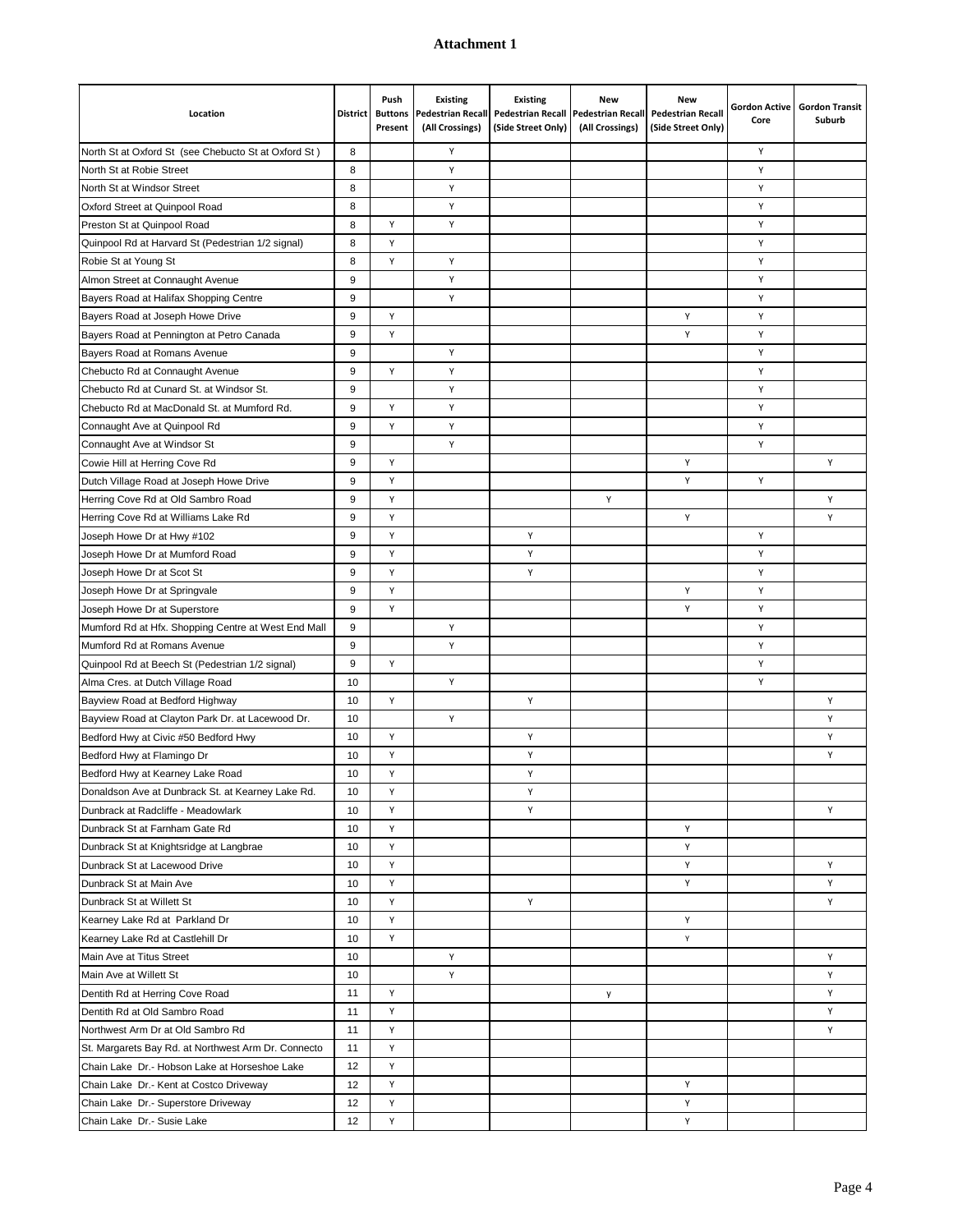| Location                                           | <b>District</b> | Push<br><b>Buttons</b><br>Present | <b>Existing</b><br><b>Pedestrian Recall</b><br>(All Crossings) | <b>Existing</b><br><b>Pedestrian Recall</b><br>(Side Street Only) | <b>New</b><br><b>Pedestrian Recall</b><br>(All Crossings) | <b>New</b><br><b>Pedestrian Recall</b><br>(Side Street Only) | <b>Gordon Active</b><br>Core | <b>Gordon Transit</b><br>Suburb |
|----------------------------------------------------|-----------------|-----------------------------------|----------------------------------------------------------------|-------------------------------------------------------------------|-----------------------------------------------------------|--------------------------------------------------------------|------------------------------|---------------------------------|
| Chain Lake Dr. at Civic #201 (Dairy Queen)         | 12              | Y                                 |                                                                |                                                                   |                                                           | Y                                                            |                              |                                 |
| Chain Lake Dr. at Lakelands Blvd.                  | 12              | Y                                 |                                                                |                                                                   |                                                           |                                                              |                              |                                 |
| Hobson Lake Dr at Susie Lake Dr                    | 12              | Y                                 |                                                                |                                                                   |                                                           |                                                              |                              |                                 |
| Horseshoe Lake at Susie Lake                       | 12              | Υ                                 |                                                                |                                                                   |                                                           |                                                              |                              |                                 |
| Lacewood at Radcliffe at Bus Depot                 | 12              | Y                                 |                                                                |                                                                   |                                                           | Υ                                                            |                              | Υ                               |
| Lacewood Dr at Fairfax                             | 12              | Υ                                 |                                                                |                                                                   |                                                           | Υ                                                            |                              | Y                               |
| Lacewood Dr at Parkland                            | 12              | Y                                 |                                                                |                                                                   |                                                           | Υ                                                            |                              | Y                               |
| Lacewood Dr at Sobeys at McDonald's                | 12              | Y                                 |                                                                |                                                                   |                                                           | Y                                                            |                              | Y                               |
| Lacewood Dr at Stratford Way                       | 12              | Y                                 |                                                                |                                                                   |                                                           | Y                                                            |                              | Υ                               |
| Lacewood Dr at Willett St                          | 12              | Y                                 |                                                                |                                                                   |                                                           | Υ                                                            |                              | Y                               |
| Trunk #3 at Lakeside Industrial Park               | 12              | Y                                 |                                                                |                                                                   |                                                           |                                                              |                              |                                 |
| Hammonds Plains at Glen Arbour Way                 | 13              | Y                                 |                                                                |                                                                   |                                                           |                                                              |                              |                                 |
| Hammonds Plains at Kingswood                       | 13              | Y                                 |                                                                |                                                                   |                                                           |                                                              |                              |                                 |
| Hammonds Plains at Lucasville                      | 13              | Y                                 |                                                                |                                                                   |                                                           |                                                              |                              |                                 |
| Hammonds Plains at Pockwock Rd                     | 13              | Y                                 |                                                                |                                                                   |                                                           |                                                              |                              |                                 |
| Hammonds Plains at Westwood at Flatlake            | 13              | Y                                 |                                                                |                                                                   |                                                           |                                                              |                              |                                 |
| Sackville Dr at Millwood                           | 14              | Y                                 |                                                                |                                                                   |                                                           | Υ                                                            |                              |                                 |
| Beaverbank Rd. at Stokil & Millwood                | 15              | Y                                 |                                                                |                                                                   |                                                           |                                                              |                              |                                 |
| Cobequid Rd at Zinck Ave (Medical Center)          | 15              | Y                                 |                                                                |                                                                   |                                                           | Υ                                                            |                              |                                 |
| Glendale Dr at Beaverbank Rd.                      | 15              | Y                                 |                                                                |                                                                   |                                                           |                                                              |                              |                                 |
| Glendale Dr. at Cobequid Rd.                       | 15              | Y                                 |                                                                |                                                                   |                                                           |                                                              |                              |                                 |
| Glendale Dr. at McDougall at Sportsplex            | 15              | Y                                 |                                                                | Υ                                                                 |                                                           |                                                              |                              |                                 |
| Glendale Dr. at Metropolitan Ave.                  | 15              | Y                                 |                                                                |                                                                   |                                                           | Υ                                                            |                              |                                 |
| Glendale Dr. at Riverside Dr.                      | 15              | Υ                                 |                                                                |                                                                   |                                                           | Υ                                                            |                              |                                 |
| Metropolitan Ave. at First Lake Dr.                | 15              | Y                                 |                                                                |                                                                   | Υ                                                         |                                                              |                              |                                 |
| Sackville Dr at Beaverbank Rd.                     | 15              | Y                                 |                                                                |                                                                   |                                                           |                                                              |                              |                                 |
| Sackville Dr at Downsview Mall                     | 15              | Y                                 |                                                                |                                                                   |                                                           | Y                                                            |                              |                                 |
| Sackville Dr at Florence at Leaside                | 15              | Y                                 |                                                                |                                                                   |                                                           | Y                                                            |                              |                                 |
| Sackville Dr at Pinehill Dr.                       | 15              | Y                                 |                                                                |                                                                   |                                                           | Υ                                                            |                              |                                 |
| Sackville Dr at Riverside Dr.                      | 15              | Y                                 |                                                                |                                                                   |                                                           | Υ                                                            |                              |                                 |
| Sackville Dr at Sackville Cross Road               | 15              | Y                                 |                                                                |                                                                   |                                                           | Υ                                                            |                              |                                 |
| Sackville Dr at Skyridge Ave.                      | 15              | Y                                 |                                                                |                                                                   |                                                           | Y                                                            |                              |                                 |
| Sackville Dr at Superstore at Wallmart             | 15              | Υ                                 |                                                                |                                                                   |                                                           |                                                              |                              |                                 |
| Bedford Hwy at Bedford Place Mall North (River Ln) | 16              | Υ                                 |                                                                | Υ                                                                 |                                                           |                                                              |                              |                                 |
| Bedford Hwy at Bedford Place Mall South            | 16              | Υ                                 |                                                                | Υ                                                                 |                                                           |                                                              |                              |                                 |
| Bedford Hwy at Convoy at Holland                   | 16              | Υ                                 |                                                                | Y                                                                 |                                                           |                                                              |                              |                                 |
| Bedford Hwy at Dartmouth Road                      | 16              | Υ                                 |                                                                | Y                                                                 |                                                           |                                                              |                              |                                 |
| Bedford Hwy at Hammonds Plains Road                | 16              | Υ                                 |                                                                | Y                                                                 |                                                           |                                                              |                              |                                 |
| Bedford Hwy at Hatchery Ln                         | 16              | Υ                                 |                                                                | Y                                                                 |                                                           |                                                              |                              |                                 |
| Bedford Hwy at Larry Uteck Blvd (Royal Hemlocks)   | 16              | Υ                                 |                                                                |                                                                   |                                                           | Υ                                                            |                              |                                 |
| Bedford Hwy at Meadowbrook                         | 16              | Υ                                 |                                                                | Y                                                                 |                                                           |                                                              |                              |                                 |
| Bedford Hwy at Moirs Mill Road                     | 16              | Υ                                 |                                                                | Y                                                                 |                                                           |                                                              |                              |                                 |
| Bedford Hwy at Rocky Lake Drive                    | 16              |                                   | Υ                                                              |                                                                   |                                                           |                                                              |                              |                                 |
| Bedford Hwy at Southgate Rd                        | 16              | Υ                                 |                                                                |                                                                   |                                                           |                                                              |                              |                                 |
| Bedford Hwy at Sunnyside Mall                      | 16              | Υ                                 |                                                                | Υ                                                                 |                                                           |                                                              |                              |                                 |
| Bedford Hwy at Union Street                        | 16              | Y                                 |                                                                | Y                                                                 |                                                           |                                                              |                              |                                 |
| Damascus Rd at Verdi                               | 16              | Υ                                 |                                                                |                                                                   |                                                           |                                                              |                              |                                 |
| Damascus Rd at Walmart                             | 16              | Υ                                 |                                                                |                                                                   |                                                           |                                                              |                              |                                 |
| Dartmouth Rd at Ridgevale                          | 16              | Υ                                 |                                                                | Y                                                                 |                                                           |                                                              |                              |                                 |
| Duke St at Damascus Rd                             | 16              | Υ                                 |                                                                |                                                                   |                                                           |                                                              |                              |                                 |
| Hammonds Plains at Basinview                       | 16              | Υ                                 |                                                                |                                                                   |                                                           | Υ                                                            |                              |                                 |
| Hammonds Plains at Gary Martin Dr                  | 16              | Υ                                 |                                                                |                                                                   |                                                           |                                                              |                              |                                 |
| Hammonds Plains at Innovation Dr                   | 16              | Υ                                 |                                                                |                                                                   |                                                           |                                                              |                              |                                 |
| Hammonds Plains at Larry Uteck                     | 16              | Υ                                 |                                                                |                                                                   |                                                           |                                                              |                              |                                 |